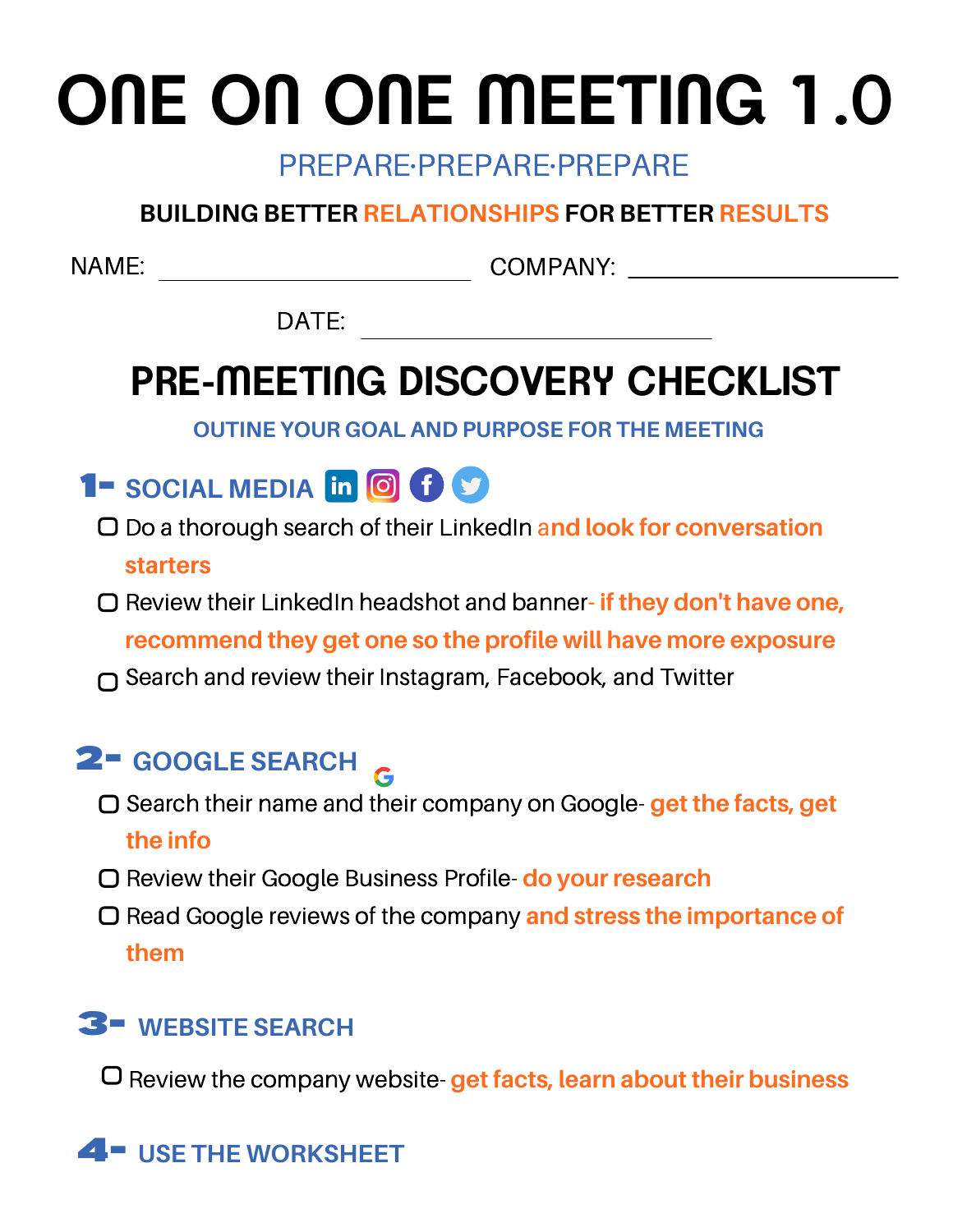## **POWER QUESTIONS WHAT DO YOU THINK? TELL ME MORE GETTING TO KNOW YOU BETTER RELATIONSHIPS- BETTER RESULTS**

- **1.** Thanks for your time today, would love to hear your personal story. Little synopsis from childhood, high school, college, your 1st year in the real world.
- 2. Why do you like being in sales or entrepreneurship or business owner?
- 3. What are you passionate about in your business/personal life?
- 4. How important is networking to you both personally and business? Are you a good networker?
- 5. Tell me your best success story from networking.
- What is your favorite networking book you've read? 6.
- **7.** What is your #1 lead-generating tool and/or activity?
- 8. What is your differentiatior? Why should my clients do business with you?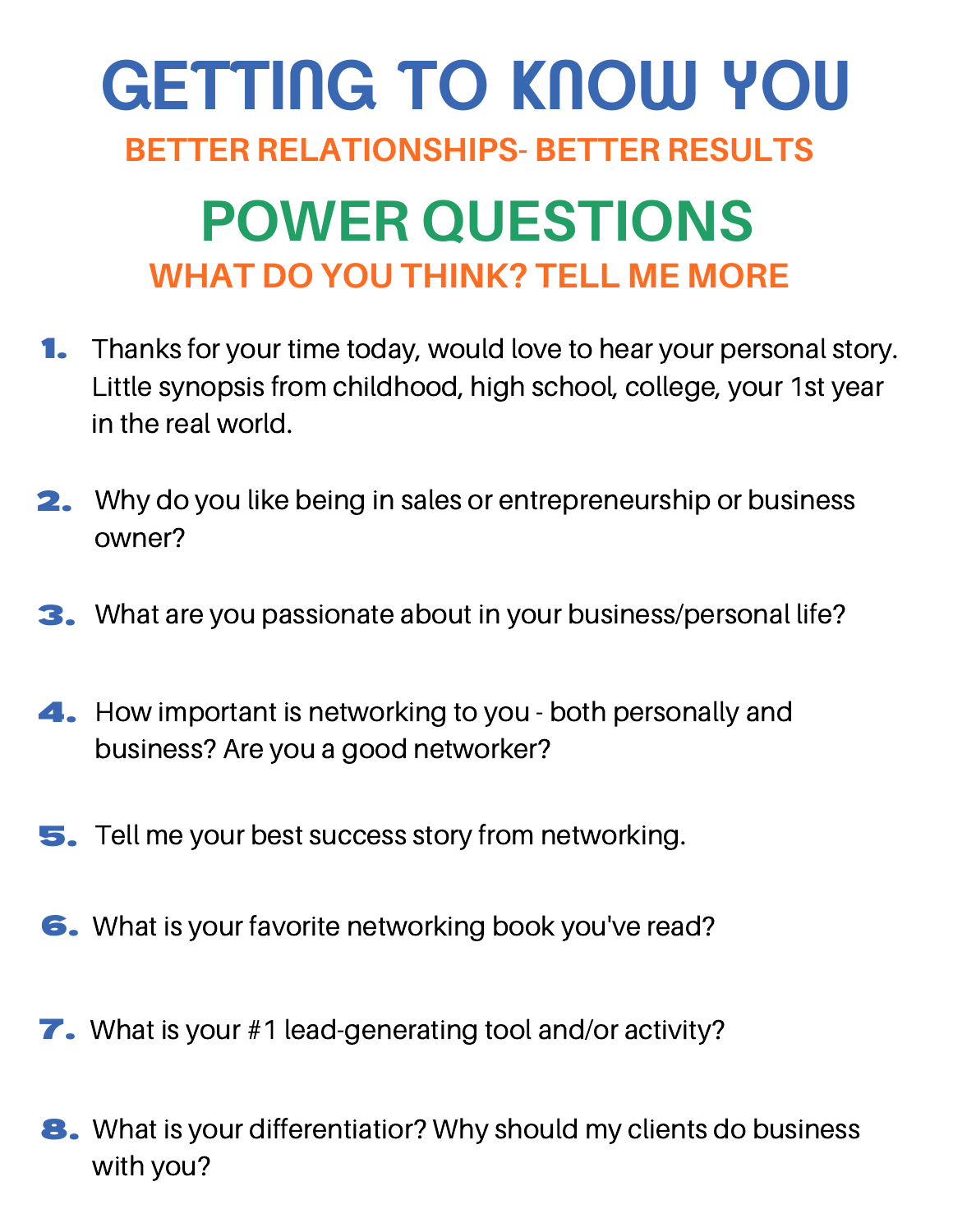- 9. Who do I need to connect you with?
- 10. Who is your ideal client?
- **11.** What do you want to be remembered for?
- 12. How many networking events do you attend in a month?
- 13. What do you think of Chambers? Are you a member of one?
- 14. How would you improve how we network?
- 15. What has been your greatest accomplishment in your business?
- 16. Who has been the most influential person in your life and why?

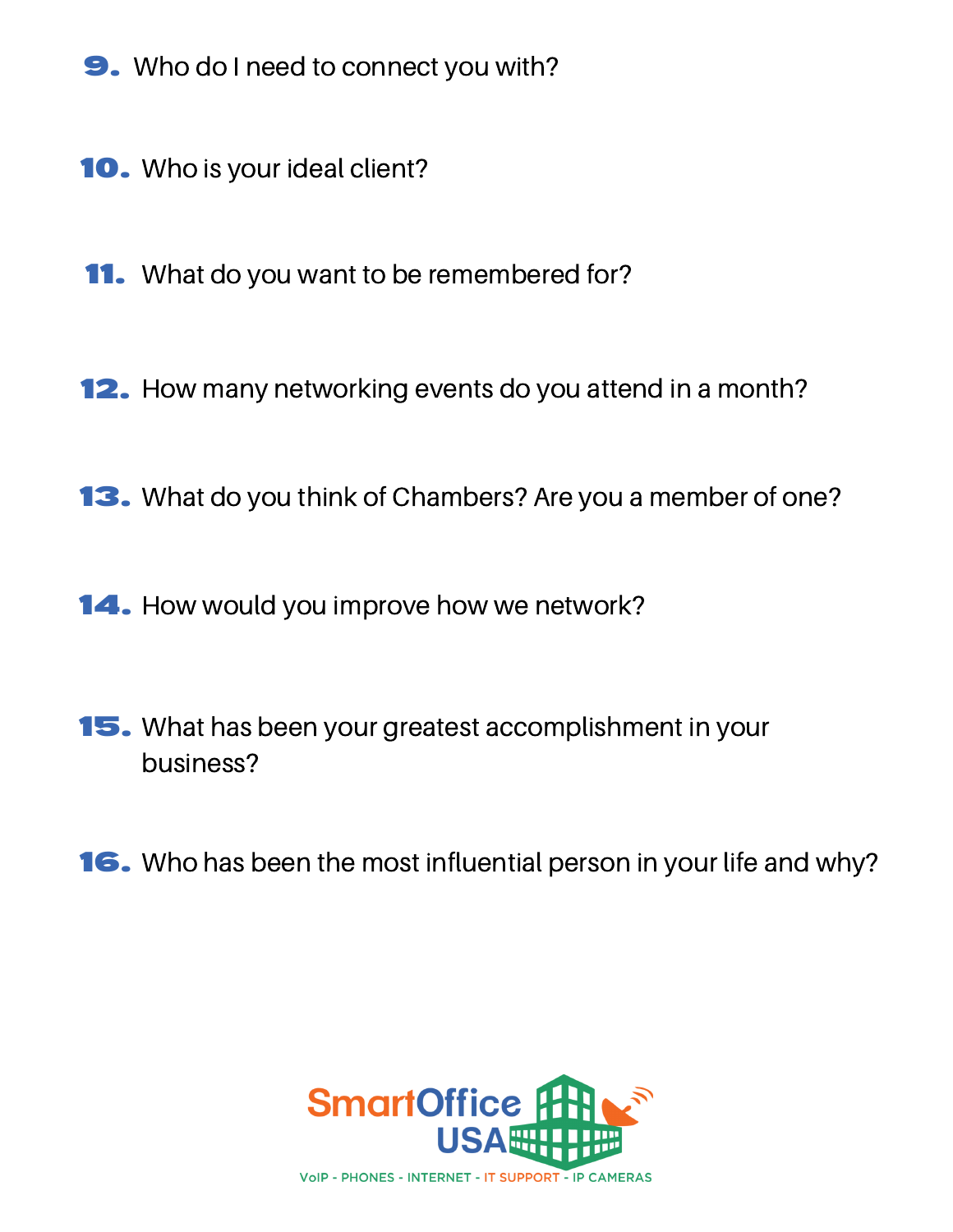## **LET'S HAVE SOME FUN. TELL ME MORE**

- 1) What is your favorite movie?
- 2) What is your favorite food?
- 3) What is your favorite vacation spot?
- 4) What is your favorite sport or hobby?
- 5) Tell me a fun fact about yourself.
- 6) What book are you reading right now?
- 7) Best business book you have read this year

## **FOLLOW UP**

- 1) Send an email
- 2) Send a thank you card
- 3) Find a lead or a connection
	- 4) Do a virtual connection
		- 5) BE a connector

## THANK YOU FOR YOUR TIME TODAY. WHAT'S NEXT? HOW CAN I HELP YOU?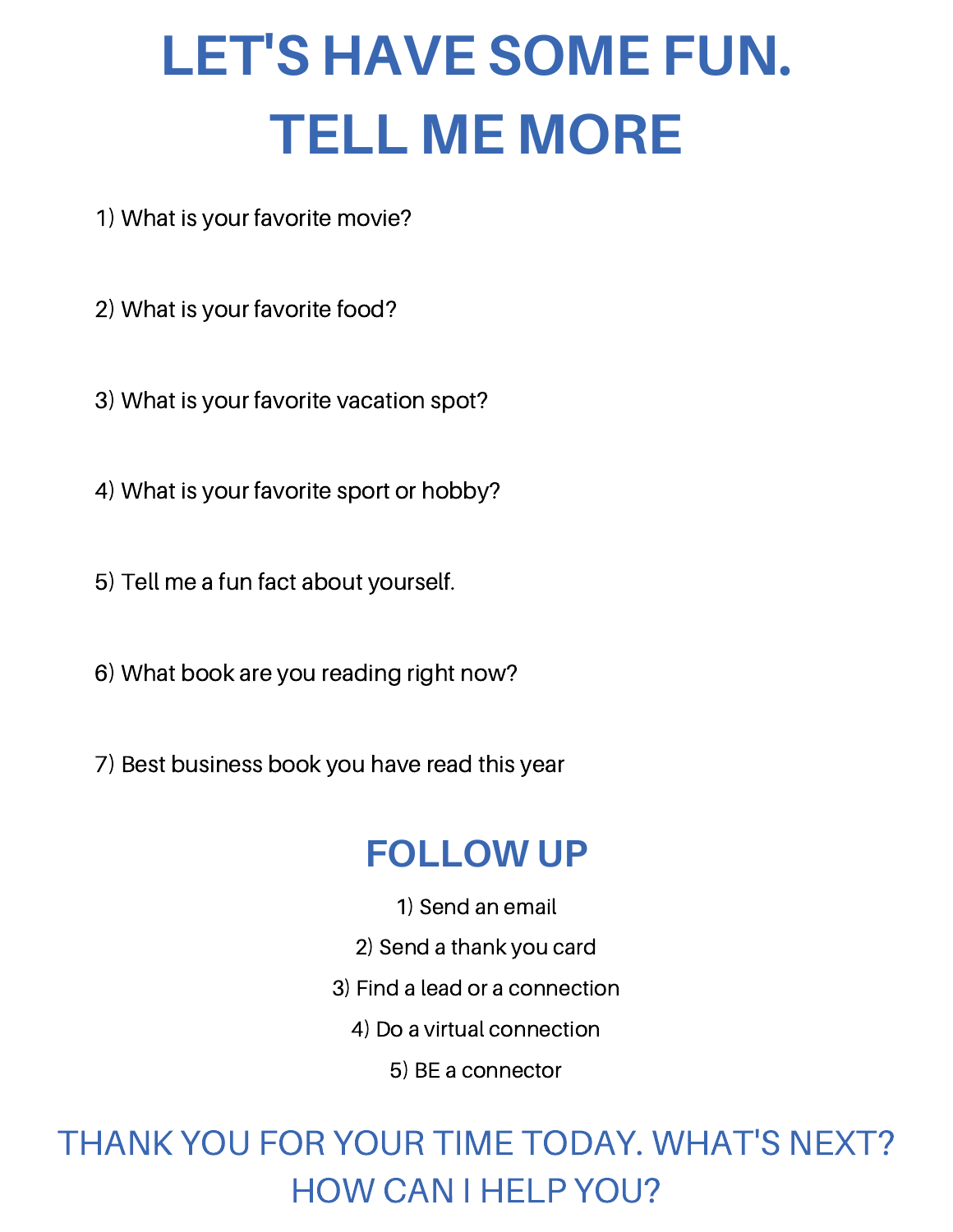## **ONE ON ONE MEETING 2.0**

#### **BUILDING BETTER RELATIONSHIPS FOR BETTER RESULTS**

#### **TAKING NETWORKING TO THE NEXT LEVEL**

NAME: COMPANY:

DATE:

## **PRE-MEETING DISCOVERY CHECKLIST**

**OUTINE YOUR GOAL AND PURPOSE FOR THE MEETING**

## **1- SOCIAL MEDIA**

- Do a thorough search of their LinkedIn a**nd look for conversation starters**
- Review their LinkedIn headshot, banner, cover story**- if they don't have one, recommend they get one so the profile will have more exposure**
- Search and review their Instagram, Facebook, and Twitter

### **GOOGLE SEARCH** 2-

- Search their name and their company on Google- **get the facts, get the info**
- Review their Google Business Profile- **do your research**
- Read Google reviews of the company **and stress the importance of them**

### **WEBSITE SEARCH** 3-

Review the company website- **get facts, learn about their business**

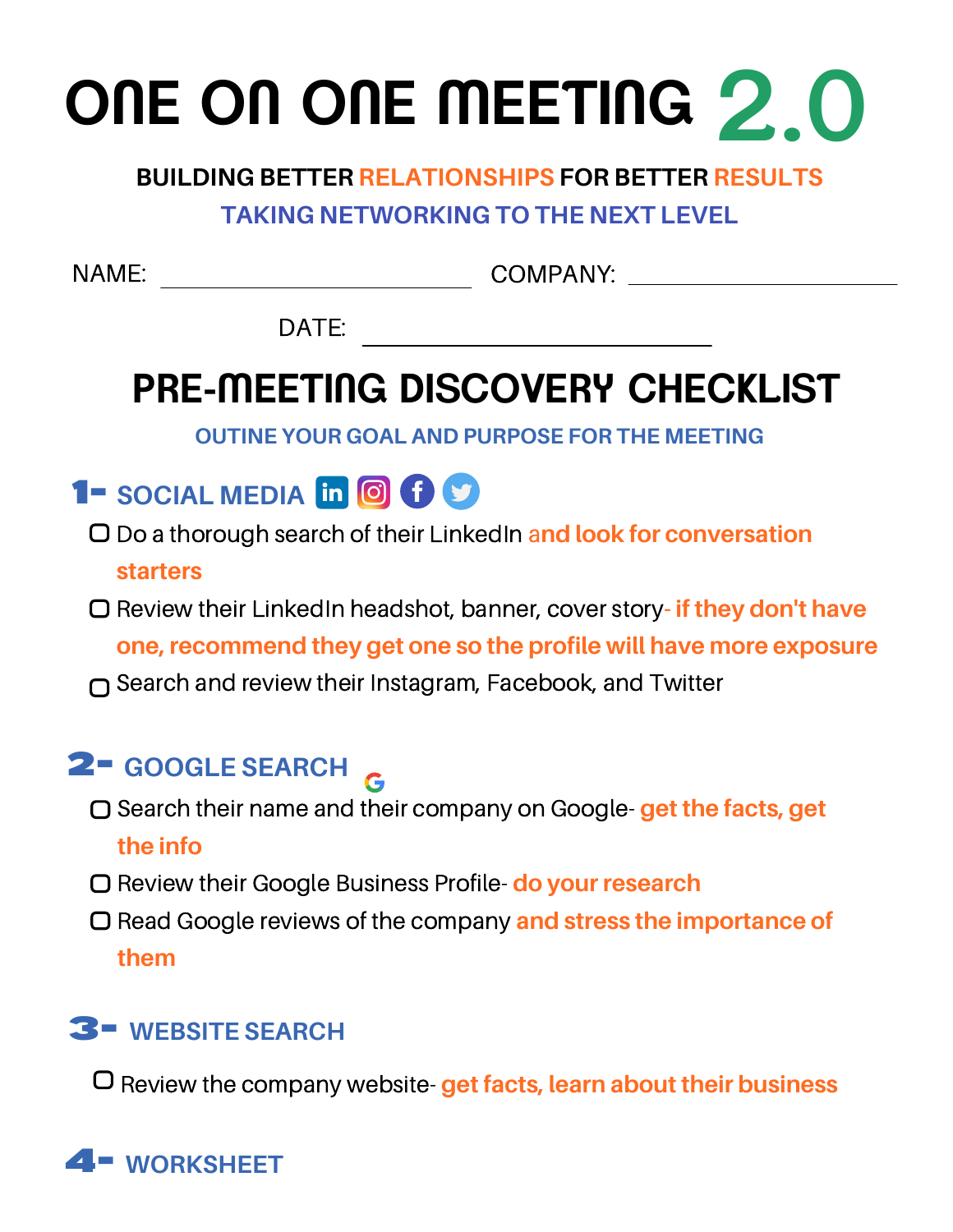## **POWER QUESTIONS WHAT DO YOU THINK? TELL ME MORE GETTING TO KNOW YOU BETTER RELATIONSHIPS- BETTER RESULTS**

1. What is your one-liner networking commercial? (20 words or less)

- 2. What are some questions you ask in your discovery process when you're in front of a 1st time prospect?
- 3. What is your #1 differentiator about your company?

4. How do you bring value to your customer?

5. What's your follow up process with your client base?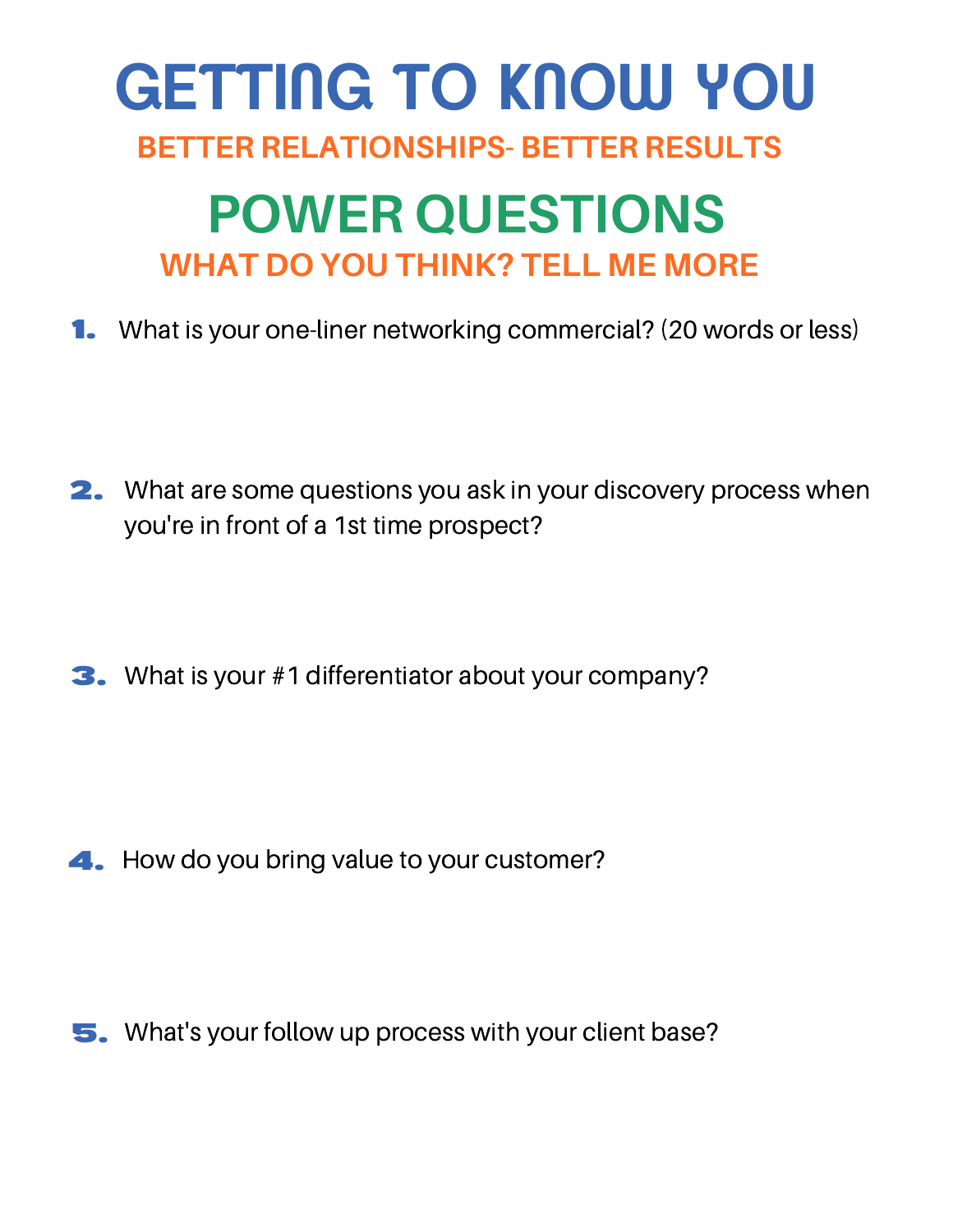6. Tell me more on how I can be on the lookout for a prospect for you.

7. What are some organizations or associations you support?

8. How do you track your leads?

9. Who are your best networkers - your Power Team?

10. How can I be of the greatest help to your in our relationship?